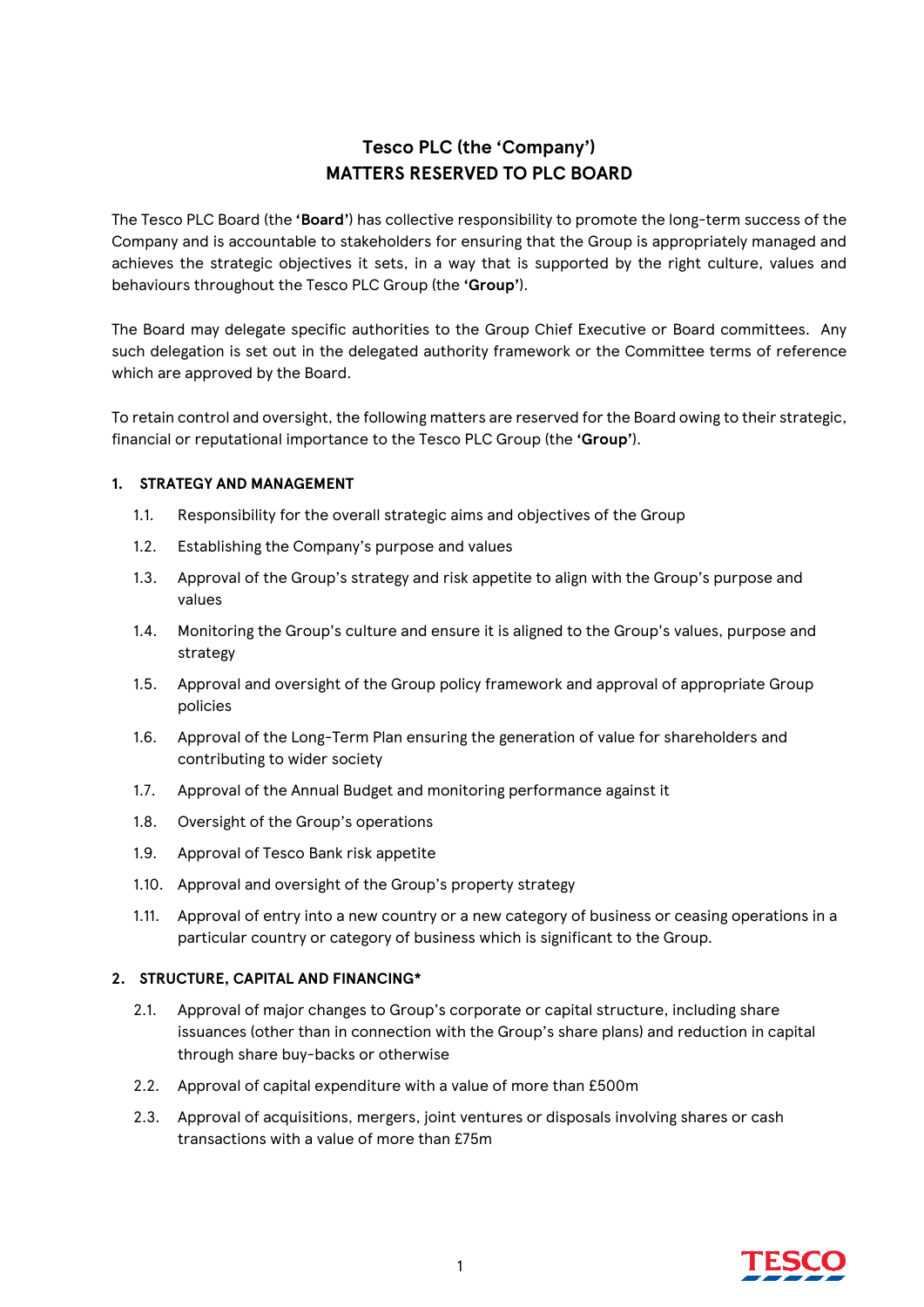- 2.4. Approval of any investment, acquisition, merger, joint venture or disposal which is novel or has major reputational implications
- 2.5. Approval of the provision of security to a third party over assets with a value of more than £30m
- 2.6. Approval of new borrowing facilities with a value of more than £250m and which are not in the Group funding plan or where there is a public prospectus involved
- 2.7. Approval of any guarantees, indemnities or letters of comfort to a third party
- 2.8. Approval of contracts in accordance with the Group Delegation of Authority
- 2.9. Approval of technology, design and build, maintenance and replacement of equipment spend of more than £25m.

(\* to be considered in conjunction with Group Delegation of Authority)

## **3. FINANCIAL REPORTING AND CONTROLS**

- 3.1. Approval of preliminary, half-yearly and trading statements
- 3.2. Approval of Annual Report and Accounts
- 3.3. Approval of dividend policy and declaration of any interim or special dividend and recommendation of final dividend for shareholder approval
- 3.4. Any significant changes to the Company's accounting policies or practices upon recommendation from the Audit Committee
- 3.5. Appointment, reappointment or removal of the external auditor, subject to shareholder approval, upon recommendation from the Audit Committee.

### **4. INTERNAL CONTROL AND RISK MANAGEMENT**

- 4.1. Oversight of internal control systems and risk management processes at least on an annual basis
- 4.2. Determining the nature and extent of the emerging and principal risks the Group is willing to take on to achieve its strategy.

### **5. REMUNERATION**

- 5.1. On the recommendation of the Remuneration Committee, approval of the remuneration policy for the Executive Directors
- 5.2. On the recommendation of the Chairman and Executive Directors, approval of the remuneration of the Non-Executive Directors
- 5.3. Approval of any share incentive plans requiring shareholder approval.

### **6. BOARD MEMBERSHIP AND OTHER APPOINTMENTS**

- 6.1. Determination of Board structure, size and composition, including the appointment, reappointment or removal of a Director of the Board on the recommendation of the Nominations and Governance Committee
- 6.2. Approval of the composition and membership of Board Committees

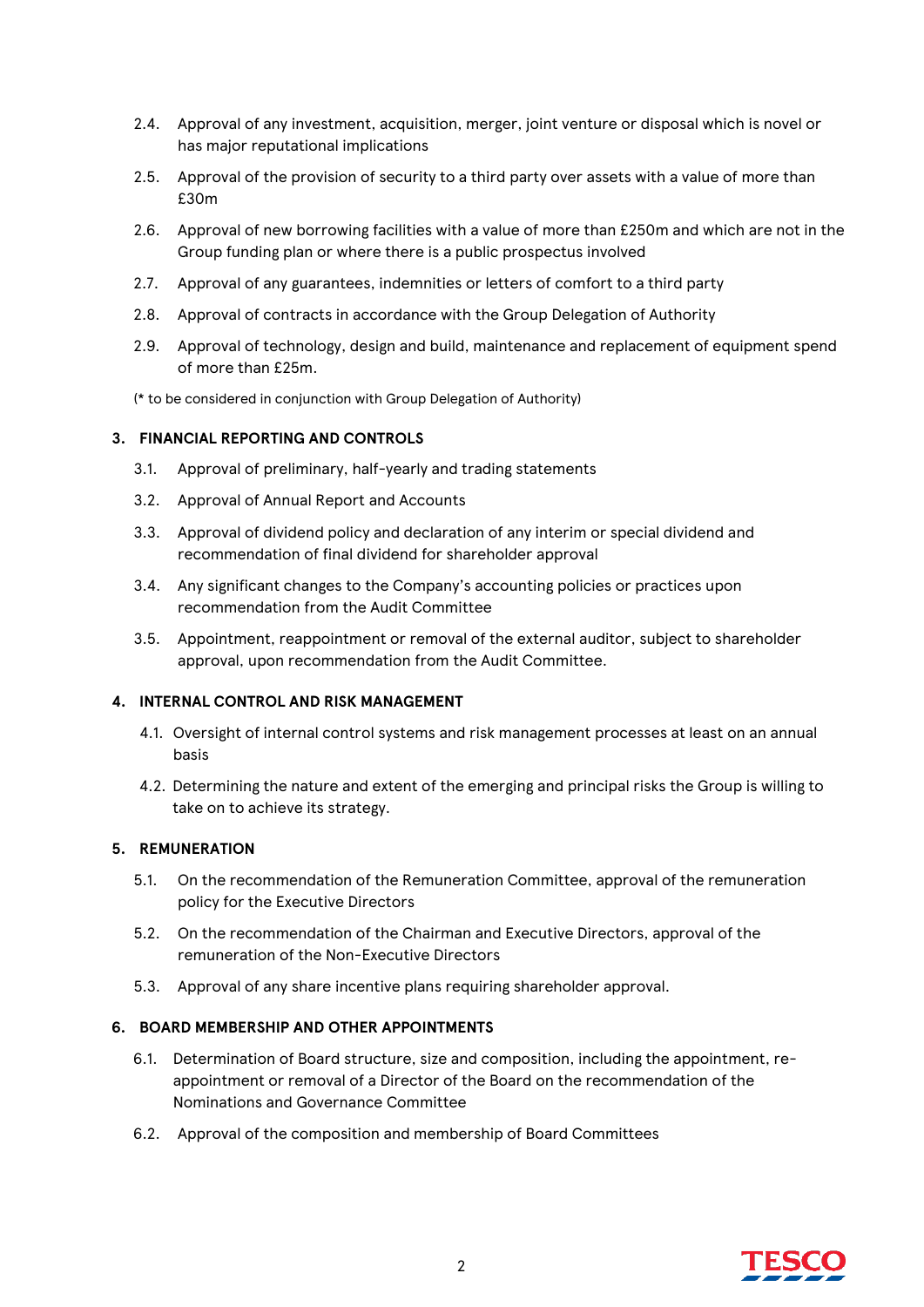- 6.3. Approval of division of responsibilities between the Chairman, Group Chief Executive and Senior Independent Director and the level of delegated authority limits
- 6.4. Review of succession planning for the Board and Executive Committee members to maintain an appropriate mix of skills, knowledge and experience ensuring a diverse pipeline for succession
- 6.5. Appointment or removal of a Company Secretary
- 6.6. Approval of Directors' external appointments.

#### 7. **CORPORATE GOVERNANCE**

- 7.1. Approval of any changes to these matters reserved for the Board
- 7.2. Establishment of Board committees, approval of their terms of reference and receiving reports from Committee chairs following Committee meetings
- 7.3. Ensuring there is a formal and rigorous assessment of the performance and effectiveness of the Board, its Committees, the Chair and individual directors and monitoring any corrective actions
- 7.4. Authorising Directors' actual or potential conflicts of interest in conjunction with the Nominations and Governance Committee
- 7.5. Understanding the views of the Group's key stakeholders, considering the balance of interests between stakeholders and ensuring effective engagement with the Group's stakeholders, including shareholders, the workforce, customers, suppliers and the community
- 7.6. Approval of Company's Memorandum and Articles of Association and recommendation to Shareholders
- 7.7. Approval of any changes to the Company's listing or its status as a plc.

#### 8. **REGULATORY REQUIREMENTS**

- 8.1. Approval of matters relating to general meetings (resolutions and shareholder documentation)
- 8.2. Approval of all shareholder circulars, prospectuses and listing particulars issued by the Company
- 8.3. Approval of material public announcements concerning matters decided by the Board. These matters may be delegated to the Disclosure Committee
- 8.4. Approval of material regulatory filings with London Stock Exchange, FCA and other regulatory authorities in all relevant jurisdictions.

### **9. OTHER**

- 9.1. Approval of any donation to a political party
- 9.2. Approval of the prosecution, defence or settlement of litigation of more than £25m, arbitration or other legal or regulatory proceedings involving a total cost of more than £15m or with major reputational implications
- 9.3. On the recommendation of the Group Chief Executive, approval of the appointment or removal of the Group's principal professional advisers
- 9.4. Approval of Directors' and Officers' insurance and approval of any indemnity given by the Company to any Directors and Officers